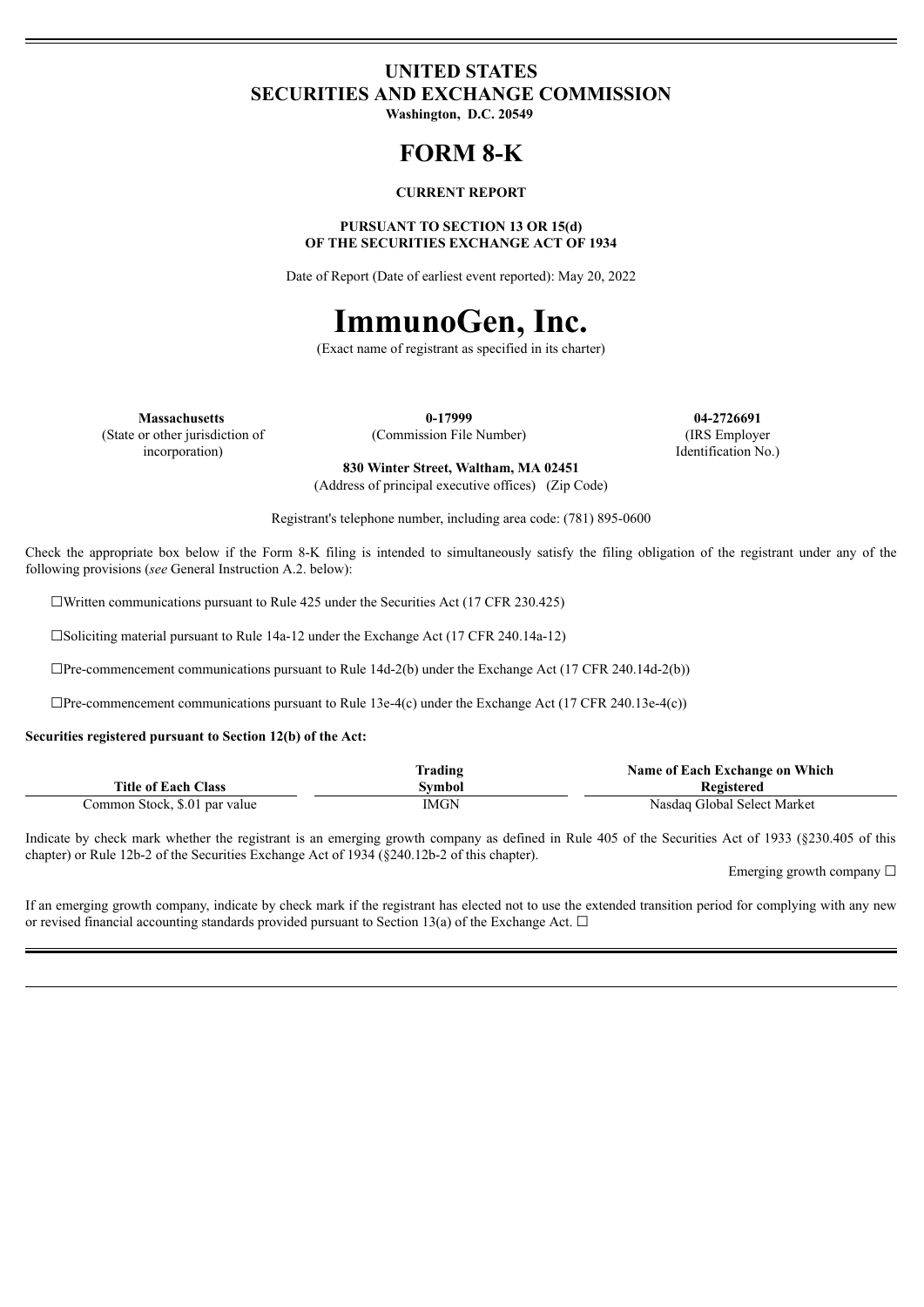#### **Item 7.01 Regulation FD Disclosure.**

On May 23, 2022, ImmunoGen, Inc. (the "Company") issued a press release announcing the US Food and Drug Administration's (the "FDA") acceptance of the Company's Biologics License Application ("BLA") for mirvetuximab soravtansine, as further described below in Item 8.01 of this Current Report on Form 8-K.

The information contained in this item, including Item 99.1 attached here, is being furnished and shall not be deemed "filed" for purposes of Section 18 of the Securities Exchange Act of 1934, as amended (the "Exchange Act"), or otherwise subject to the liabilities of that section, nor shall it be deemed incorporated by reference in any filing under the Securities Act of 1933, as amended, or the Exchange Act, except as expressly set forth by specific reference in such filing.

#### **Item 8.01 Other Events.**

On May 20, 2022, the FDA accepted and filed the Company's BLA for mirvetuximab soravtansine monotherapy in patients with folate receptor alpha  $(FR\alpha)$ -high platinum-resistant ovarian cancer who have been previously treated with 1 to 3 prior systemic treatments. The application has been granted Priority Review designation and the FDA has set a Prescription Drug User Fee Act action date of November 28, 2022.

#### **Item 9.01 Financial Statements and Exhibits.**

*(d) Exhibits*

| Exhibit<br>No. | <b>Description</b>                                                                                                   |
|----------------|----------------------------------------------------------------------------------------------------------------------|
| 99.1           | Press release of ImmunoGen, Inc. dated May 23, 2022                                                                  |
| 104            | Cover Page Interactive Data File (embedded within the Inline XBRL (eXtensible Business Reporting Language) document) |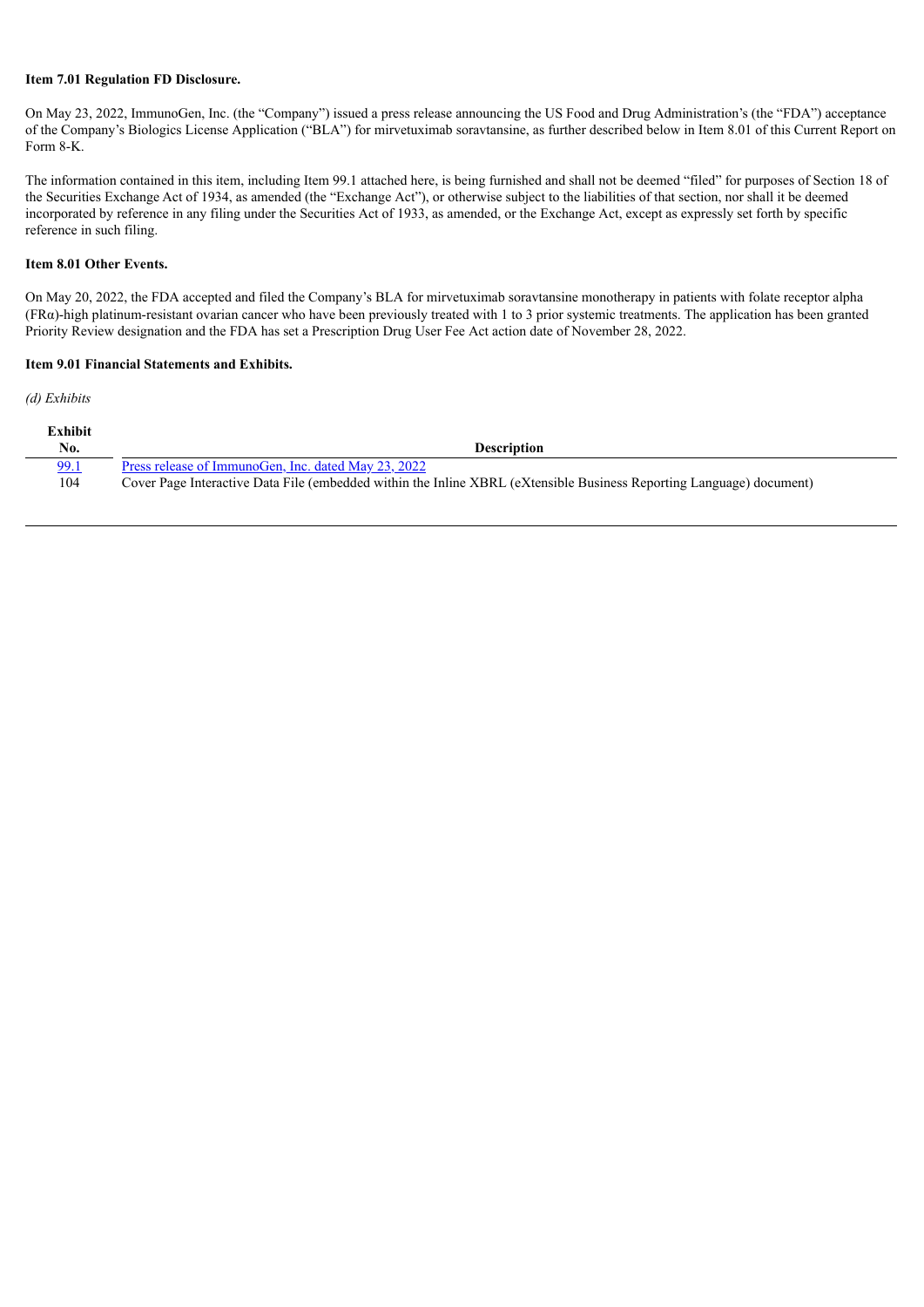#### **SIGNATURE**

Pursuant to the requirements of the Securities Exchange Act of 1934, the Registrant has duly caused this report to be signed on its behalf by the undersigned hereunto duly authorized.

#### **ImmunoGen, Inc.**

Renee Lentini Vice President and Chief Accounting Officer

Date: May 23, 2022 /s/ Renee Lentini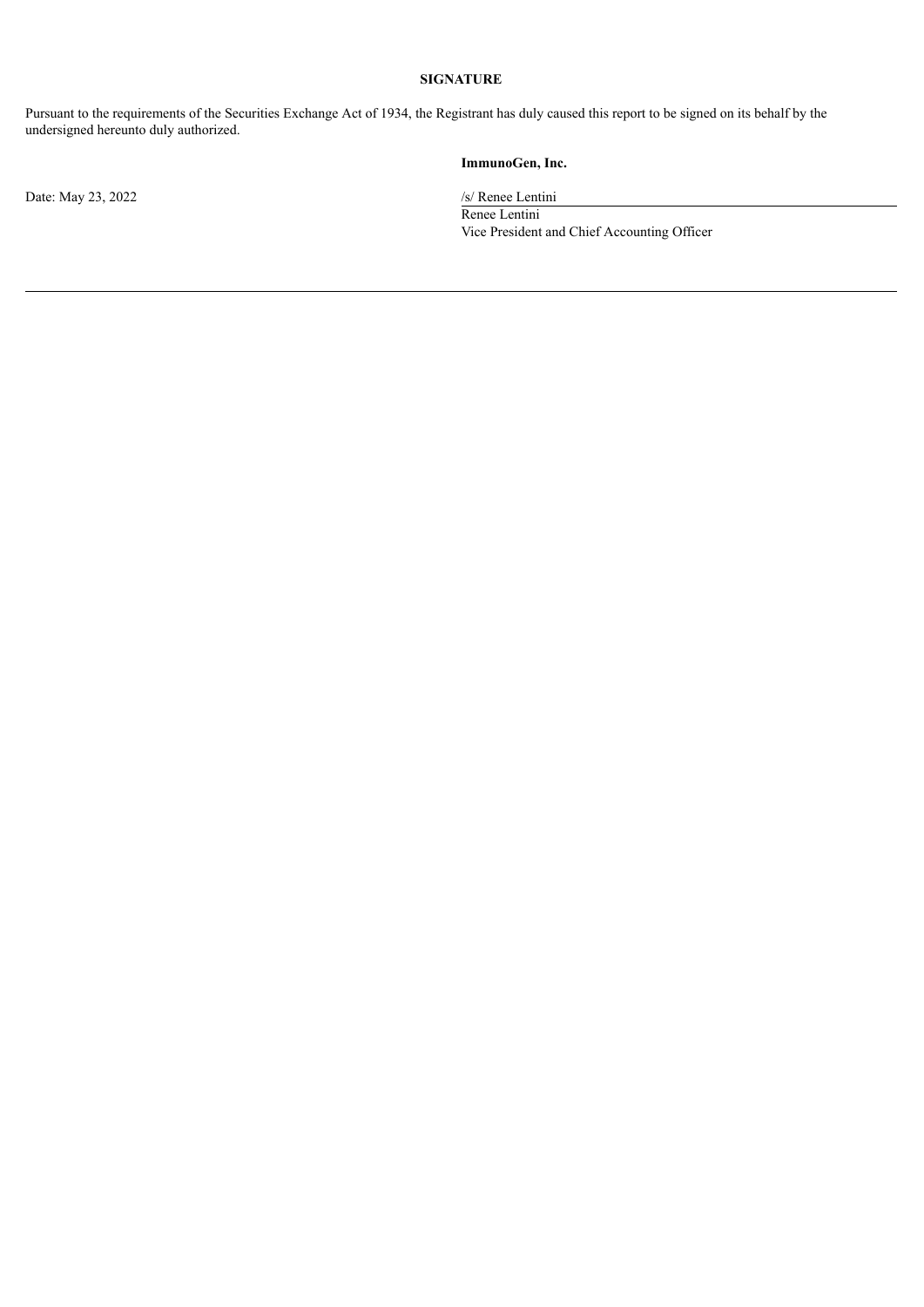

#### <span id="page-3-0"></span>ImmunoGen Announces Acceptance of Biologics License Application for Mirvetuximab Soravtansine in Ovarian Cancer by US Food and Drug **Administration with Priority Review**

#### *PDUFA Date is November 28, 2022*

Waltham, MA – May 23, 2022 – ImmunoGen, Inc. (Nasdaq: IMGN), a leader in the expanding field of antibody-drug conjugates (ADCs) for the treatment of cancer, today announced that the US Food and Drug Administration (FDA) has accepted and filed the Biologics License Application (BLA) for mirvetuximab soravtansine monotherapy in patients with folate receptor alpha ( $FR\alpha$ )-high platinum-resistant ovarian cancer who have been previously treated with 1 to 3 prior systemic treatments. The application has been granted Priority Review designation and FDA has set a Prescription Drug User Fee Act (PDUFA) action date of November 28, 2022.

"FDA's acceptance of our BLA under Priority Review reinforces our belief in the potential for mirvetuximab soravtansine to serve as a new standard of care for patients with FRα-high platinum-resistant ovarian cancer," said Mark Enyedy, ImmunoGen's President and Chief Executive Officer. "We are pleased to be one step closer to realizing the promise of our technology and are working closely with FDA to support the evaluation of our application. We are moving quickly to build out the commercial and medical infrastructure required for a successful launch and look forward to the prospect of delivering mirvetuximab soravtansine to patients later this year."

Priority Review designation is granted to applications for therapies that may offer significant improvements in the safety or effectiveness of the treatment, diagnosis, or prevention of serious conditions when compared to standard applications and shortens the FDA review period to six months following acceptance.

The BLA seeks approval of mirvetuximab soravtansine under the FDA's accelerated approval pathway, which was instituted to allow for expedited development of drugs that treat serious conditions and provide a meaningful advantage over available therapies based on a surrogate endpoint and is based on results from the pivotal Phase 3 SORAYA trial. Top-line data from SORAYA were announced in November 2021 and full data from the study were presented at the Society of Gynecologic Oncology (SGO) 2022 Annual Meeting. ImmunoGen continues to enroll patients in the confirmatory MIRASOL trial, which is intended to convert the potential accelerated approval to full approval, and expects to announce top-line data from this study in early 2023.

#### **ABOUT MIRVETUXIMAB SORAVTANSINE**

Mirvetuximab soravtansine (IMGN853) is a first-in-class ADC comprising a folate receptor alpha-binding antibody, cleavable linker, and the maytansinoid payload DM4, a potent tubulin-targeting agent, to kill the targeted cancer cells.

#### **ABOUT IMMUNOGEN**

ImmunoGen is developing the next generation of antibody-drug conjugates (ADCs) to improve outcomes for cancer patients. By generating targeted therapies with enhanced anti-tumor activity and favorable tolerability profiles, we aim to disrupt the progression of cancer and offer our patients more good days. We call this our commitment to TARGET A BETTER NOW™.

Learn more about who we are, what we do, and how we do it at www.immunogen.com.